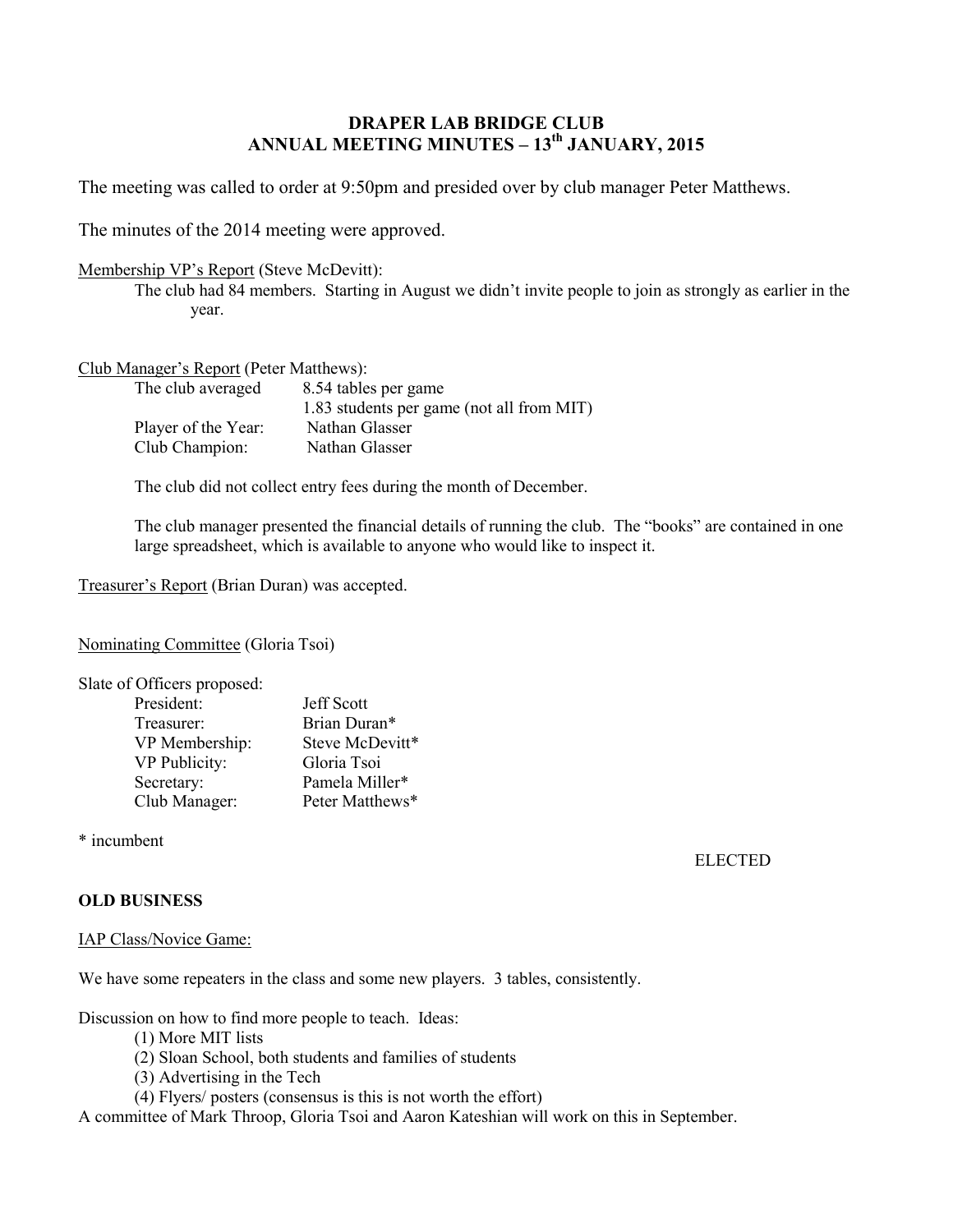### Treasurer's Recommendations:

Brian suggests our Financial reserve is more than adequate. We could cover replacing all our equipment and still have funds left over. There was discussion on ways to spend our funds for the good of the club:

**Proposed:** That the club offer random free games, returning the funds to the members TABLED

**Proposed:** That the club purchase bridgemates.

Cost is \$2500 for server and plenty of pads.

There was a wide variety of feelings in the room. The major problem is they would need to be carried each week. An office on campus was offered.

We would also want to move the website to Bridgewebs in order to take advantage of the features. This could be excellent or poor depending on feelings.

FAILED

**Proposed:** We grant free plays to the winner of the B strat. We already grant free plays to A&C strats.

CARRIED

There was a large amount of discussion of the parameters around such an idea. For instance:

- o If the game was too small
- o Team games
- o Only one free play per person per night
- o What about Howells
- o How many free plays if a Mitchell? ANS, AEW, B, C?

**Motion:** Steve McDevitt will develop a formula for free plays and submit it to the Executive Committee for approval. This formula will include Strat B. CARRIED

Director's fees and manager's fees: Pete and Barry are happy with the director's fees, but agree it is below market value. The club could not afford market value. Most of the work is in the manager area.

**Proposed:** Manager fee be raised to \$2.00 per table. CARRIED

**Proposed:** The membership fee be raised to \$5.00 as it is easier to collect. There was an objection that this is not a good reason for raising the membership

CARRIED

## **NEW BUSINESS**

#### New Life Members

The club manager has a list of people who have "been here for a long time and done good things for the club". It is not clear what the criteria are for becoming or being nominated for life member. It was felt that we should not be debating the merits of each candidate in a public forum. There was discussion regarding a nominating committee.

There was general consensus that we only wish to recognize people we see at the club.

**Proposed:** Executive Committee debate by e-mail and vote later in the year. PASSED

#### Status of Students

**Proposed:** Students become members by paying the membership fee, after which no table fees. Objection that requiring MIT students to pay may jeapordize our standing with MIT.